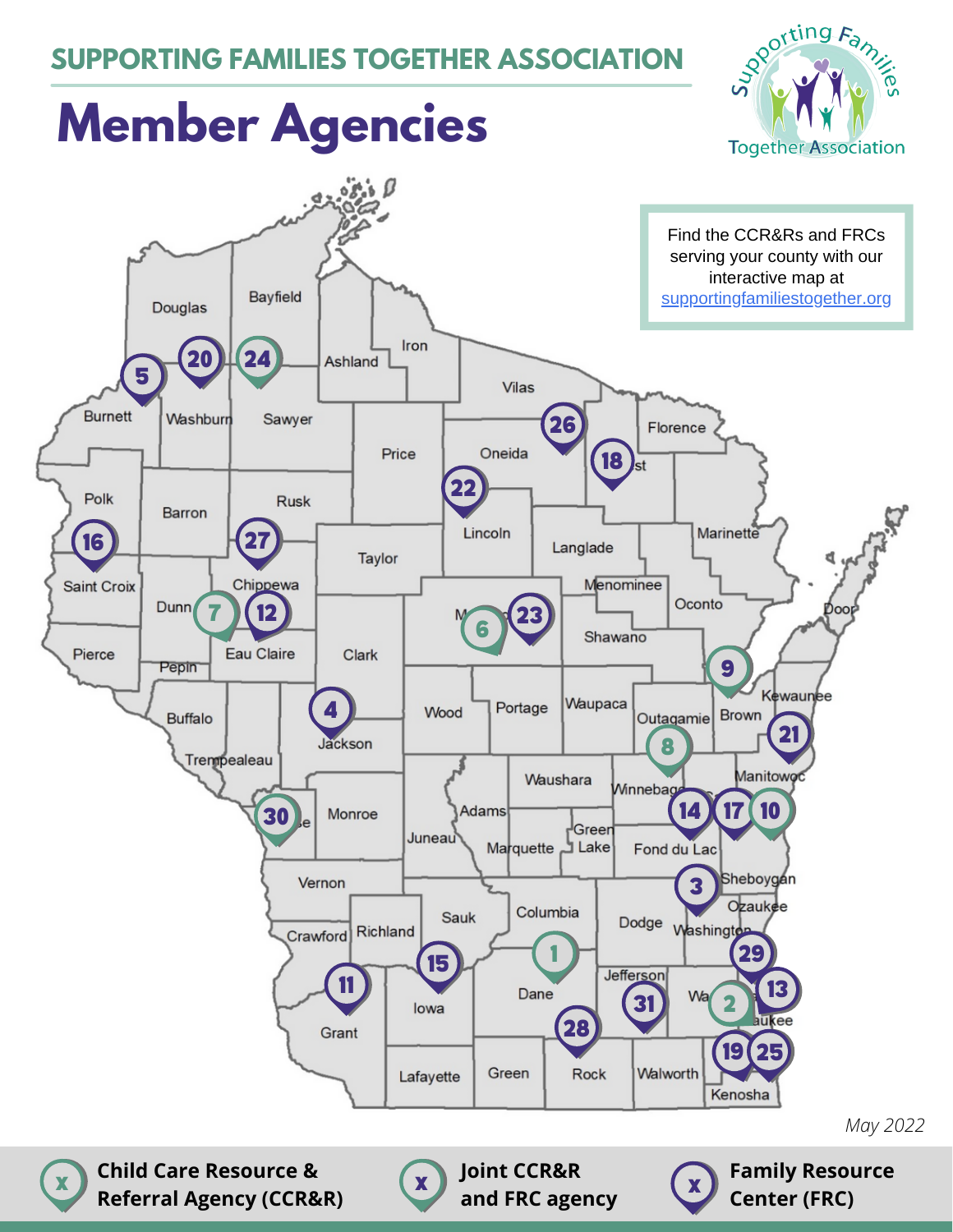**SUPPORTING FAMILIES TOGETHER ASSOCIATION**

### **Member Agencies**



| 4-C (Community Coordinated Child Care) serving Columbia, Dane, Dodge, Grant,<br>Green, Iowa, Jefferson, Lafayette, Rock, Sauk, Walworth Counties & Ho-Chunk<br><b>Nation</b>                          | (800) 750-KIDS   |
|-------------------------------------------------------------------------------------------------------------------------------------------------------------------------------------------------------|------------------|
| 4C For Children serving Kenosha, Milwaukee, Ozaukee, Racine, Washington,<br><b>Waukesha Counties</b>                                                                                                  | $(800)$ 300-5999 |
| 4C For Children Family Center of Washington County serving Washington County (262) 338-9461                                                                                                           |                  |
| <b>Black River Falls Family Resource Center</b> serving Jackson County & Ho-<br><b>Chunk Nation</b>                                                                                                   | (715) 284-3001   |
| <b>Burnett County Family Resource Center</b> serving Burnett County                                                                                                                                   | (715) 349-2922   |
| Childcaring, Inc. serving Adams, Clark, Langlade, Lincoln, Marathon, Marquette,<br>Portage, Taylor, Waushara, Wood Counties                                                                           | (800) 628-8534   |
| <b>Child Care Partnership Resource &amp; Referral, Inc. serving Buffalo, Chippewa,</b><br>Dunn, Eau Claire, Jackson, Pepin, Pierce, Polk, St. Croix, Trempealeau Counties &<br><b>Ho-Chunk Nation</b> | (800) 782-1880   |
| Child Care Resource & Referral, Inc. serving Calumet, Fond du Lac, Green Lake,<br>Manitowoc, Outagamie, Sheboygan, Waupaca, Winnebago Counties                                                        | (800) 749-KIDS   |
| <b>Family &amp; Childcare Resources of N.E.W.</b> serving Brown, Door, Kewaunee,<br>Marinette, Menominee, Oconto, Shawano Counties, & Menominee, Strockbridge-<br>Munsee Tribes, Oneida Nation        | (800) 738-8899   |
| <b>Family Connections, Inc. serving Fond du Lac, Manitowoc, Sheboygan Counties</b>                                                                                                                    | (800) 322-2046   |
| <b>Family Connections of Southwest Wisconsin serving Grant, Lafayette Counties</b>                                                                                                                    | (608) 348-2846   |
| <b>Family Resource Center, Inc. serving Dunn, Eau Claire Counties</b>                                                                                                                                 | (715) 833-1735   |

**Child Care Resource & Referral Agency (CCR&R)**  $\mathbf{x}$  x critic care resource  $\alpha$   $\mathbf{x}$  y joint curver  $\mathbf{x}$  x  $\mathbf{x}$ 

**Joint CCR&R and FRC agency**

x

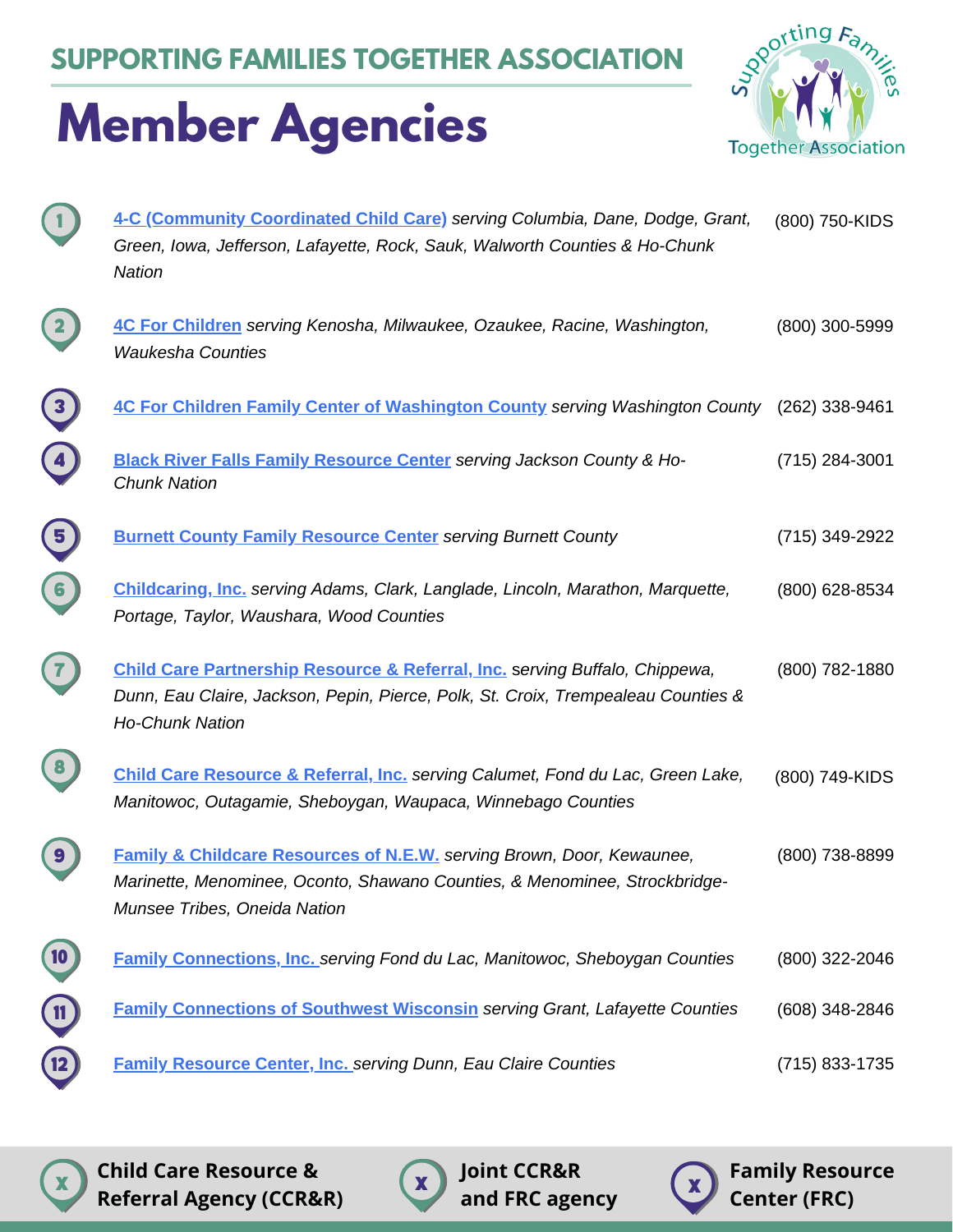# **Member Agencies**



| $\overline{13}$          | <b>Family Resource Center in Indian Community School serving Native American</b><br>families in the Greater Milwaukee Area                                                                                                                                                                                        | (414) 525-6100   |
|--------------------------|-------------------------------------------------------------------------------------------------------------------------------------------------------------------------------------------------------------------------------------------------------------------------------------------------------------------|------------------|
|                          |                                                                                                                                                                                                                                                                                                                   |                  |
| 14                       | Family Resource Center of Fond du Lac County, Inc. serving Fond du Lac County                                                                                                                                                                                                                                     | (920) 923-4110   |
| 15 <sub>2</sub>          | <b>Family Resource Center of Iowa County, Inc. serving Iowa County</b>                                                                                                                                                                                                                                            | (608) 935-7300   |
| 16                       | Family Resource Center St. Croix Valley, Inc. serving Pierce, Polk, St. Croix<br>Counties                                                                                                                                                                                                                         | (715) 684-4440   |
| 17                       | <b>Family Resource Center of Sheboygan County, Inc. serving Sheboygan County</b>                                                                                                                                                                                                                                  | (920) 892-6706   |
| 18                       | <b>Forest County Potawatomi Family Resource Center serving Forest County</b><br>Potawatomi Tribe in Crandon, WI                                                                                                                                                                                                   | $(715)$ 478-4503 |
| 19 <sub>1</sub>          | Kenosha Area Family & Aging Services, Inc. (KAFASI) serving Kenosha County                                                                                                                                                                                                                                        | (262) 658-3508   |
| $\overline{\mathbf{20}}$ | <b>Lakeland Family Resource Center serving Washburn County</b>                                                                                                                                                                                                                                                    | (715) 635-4669   |
| $\boxed{\mathbf{21}}$    | <b>Lakeshore CAP, Inc.</b> serving Door, Manitowoc, Sheboygan Counties                                                                                                                                                                                                                                            | (920) 682-3737   |
| 22                       | <b>Lincoln County Family Resource Center serving Lincoln County</b>                                                                                                                                                                                                                                               | (715) 539-9228   |
|                          | <b>Marathon County Family Resource Center serving Marathon County</b>                                                                                                                                                                                                                                             | (715) 848-1457   |
| 24                       | <b>Northwest Connection Family Resources serving Ashland, Barron, Bayfield,</b><br>Burnette, Douglas, Florence, Forest, Iron, Oneida, Price, Rusk, Sawyer, Vilas,<br>Washburn Counties, & Forest County Potawatomi, Lac Courte Orielles, Lac du<br>Flambeau, Red Cliff, Sokaogon, St. Croix, The Bad River Tribes | (800) 733-KIDS   |
|                          | <b>Prevention Services Network Family Resource Center serving Kenosha County</b>                                                                                                                                                                                                                                  | (262) 697-4584   |
| <b>26</b>                | Rhinelander Family Resource Center serving Forest, Oneida, Vilas Counties                                                                                                                                                                                                                                         | $(715)$ 361-6300 |
|                          | <b>River Source Family Center serving Chippewa County</b>                                                                                                                                                                                                                                                         | (715) 720-1841   |
|                          |                                                                                                                                                                                                                                                                                                                   |                  |

**Child Care Resource &** x x x **Referral Agency (CCR&R)**

**Joint CCR&R and FRC agency**

**Family Resource Center (FRC)**